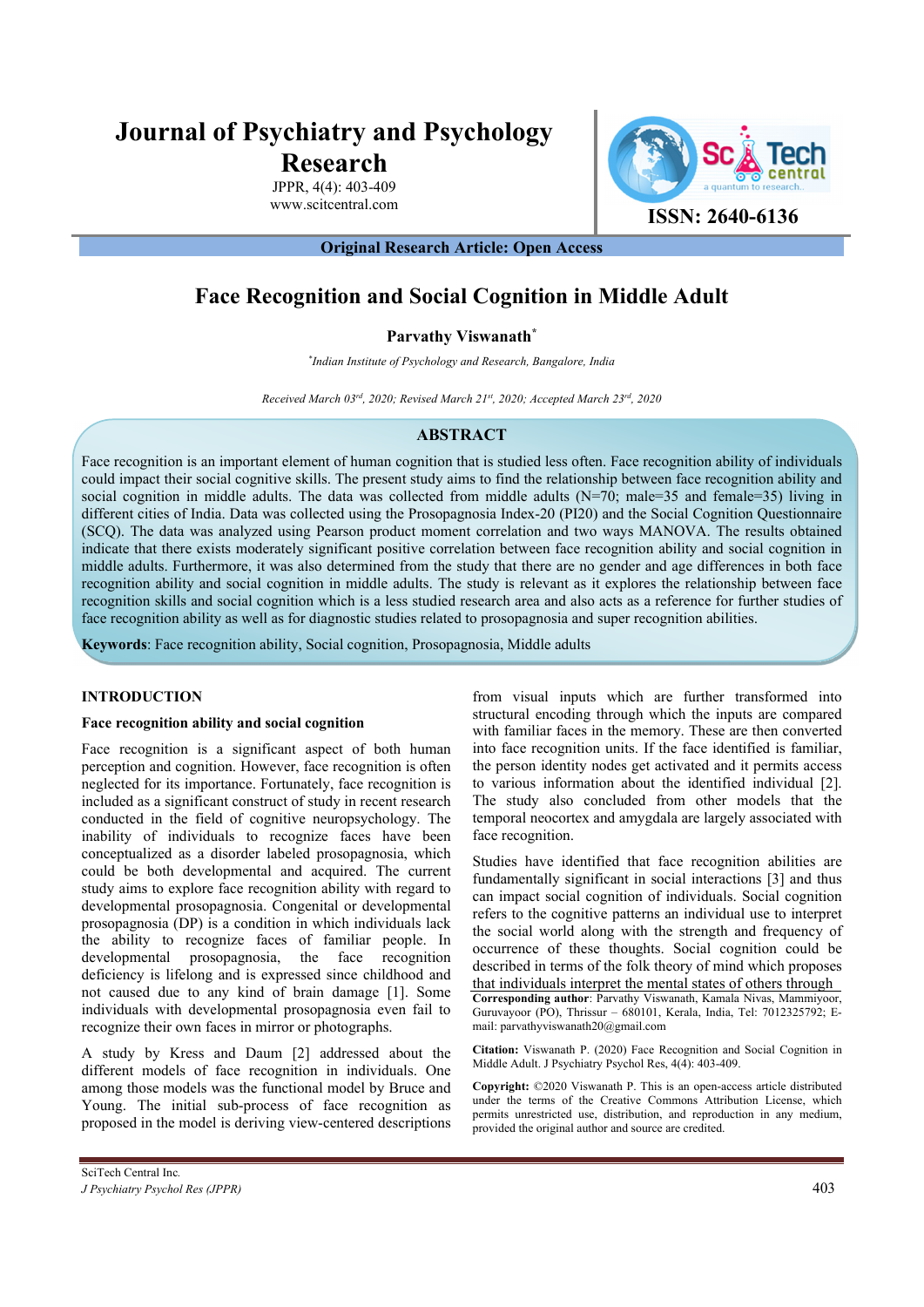### *J Psychiatry Psychol Res, 4(2): 402-408 Viswanath P*

the apprehension of their own cognitive mechanisms [4].

The relationship between social-cognitive abilities and face recognition abilities are studied rarely and thus provides a better scope for further studies based on a correlation of face recognition abilities with different aspects of social abilities and social cognition. Such studies could be significant as it is frequently observed that individuals with deficits in facial recognition are found to be socially withdrawn and those with high face recognition abilities possess better social skills and social interest. Additionally, inability to recognize familiar faces may make such individuals feel embarrassed and thus they may isolate themselves from others and social situations. Face recognition abilities can also facilitate the way individuals interpret others and the world around them as well interpreting emotions and feelings in the social world. Few studies validate this idea by proposing that social cognition and face perception are significantly correlated and that faces are an important aspect of social cognition [5]. It was also identified from a study on children with autistic traits that amygdala dysfunctions would lead to lack of social interest as well as may prevent the development of face specialization [6]. A similar result was obtained from another study which conceptualized that amygdala plays a crucial role in social cognition as well as face perception and recognition of emotional expressions in human faces, along with description of role of orbito-frontal cortex in assessing faces that are involved in social reinforcement [7]. It was also mentioned in the same study that face perception and social interaction abilities are correlated from the pattern of cognitive development of face perception [7]. Children initially pay attention to human faces and develop perception of human faces rather than other objects [8].

However, there are also few studies that contradict these findings. The role of individual differences in face perception and recognition was studied experimentally as an element of social cognition [9], assessing various components of face cognition including face perception, face memory, and speed of face cognition. It was identified that these abilities are different from immediate and delayed memory, mental speed, general cognitive ability, as well as object cognition. Thus, it was concluded in the study that face-processing abilities are not correlated with elements of social intelligence [9]. Correlation of developmental prosopagnosia with social cognition was also analyzed in a group of individuals with facial identity and facial expression deficits along with autistic traits [3]. However, the results indicated that development of social cognitive abilities is independent of the presence of developmental prosopagnosia.

Though studies correlating prosopagnosia and social cognition are comparatively less, there are few studies conducted that aim to identify the relationship between prosopagnosia and emotional valence. From one such study, it is proved that positive emotions can promote processing in prosopagnosia and that covert face recognition depends on emotional valence rather than familiarity [10]. However, in a study on acquired prosopagnosia, it was identified that the condition is not correlated with emotional attention [11].

The present study thus attempts to identify whether there exists any relationship between face recognition ability and social cognition and also to determine whether there exist gender and age differences in both variables. Since the study was conducted in a normal population, diagnosis for developmental prosopagnosia was very less, and since the methodology used was also not experimental, the conclusions of the study are drawn for general abilities of facial recognition and not for prosopagnosia.

### **Aim**

To study the relationship between face recognition and social cognition along with exploration of gender and age differences in both the variables.

### **Objectives**

- 1. To determine whether there exists any significant relationship between face recognition ability and social cognition in middle adults.
- 2. To determine whether there exists any significant gender difference in face recognition among middle adults.
- 3. To determine whether there exists any significant age difference in face recognition among middle adults.
- 4. To determine whether there exists any significant gender difference in social cognition among middle adults.
- 5. To determine whether there exists any significant age difference in social cognition among middle adults.
- 6. To determine whether there exists any significant difference in face recognition based on the interaction effect of gender and age.
- 7. To determine whether there exists any significant difference in social cognition based on the interaction effect of gender and age.

#### **Hypothesis**

- 1. There is no significant relationship between face recognition ability and social cognition in middle adults.
- 2. There is no significant gender difference in face recognition ability among middle adults.
- 3. There is no significant gender difference in social cognition among middle adults.
- 4. There is no significant age difference in face recognition among middle adults.
- 5. There is no significant age difference in social cognition among middle adults.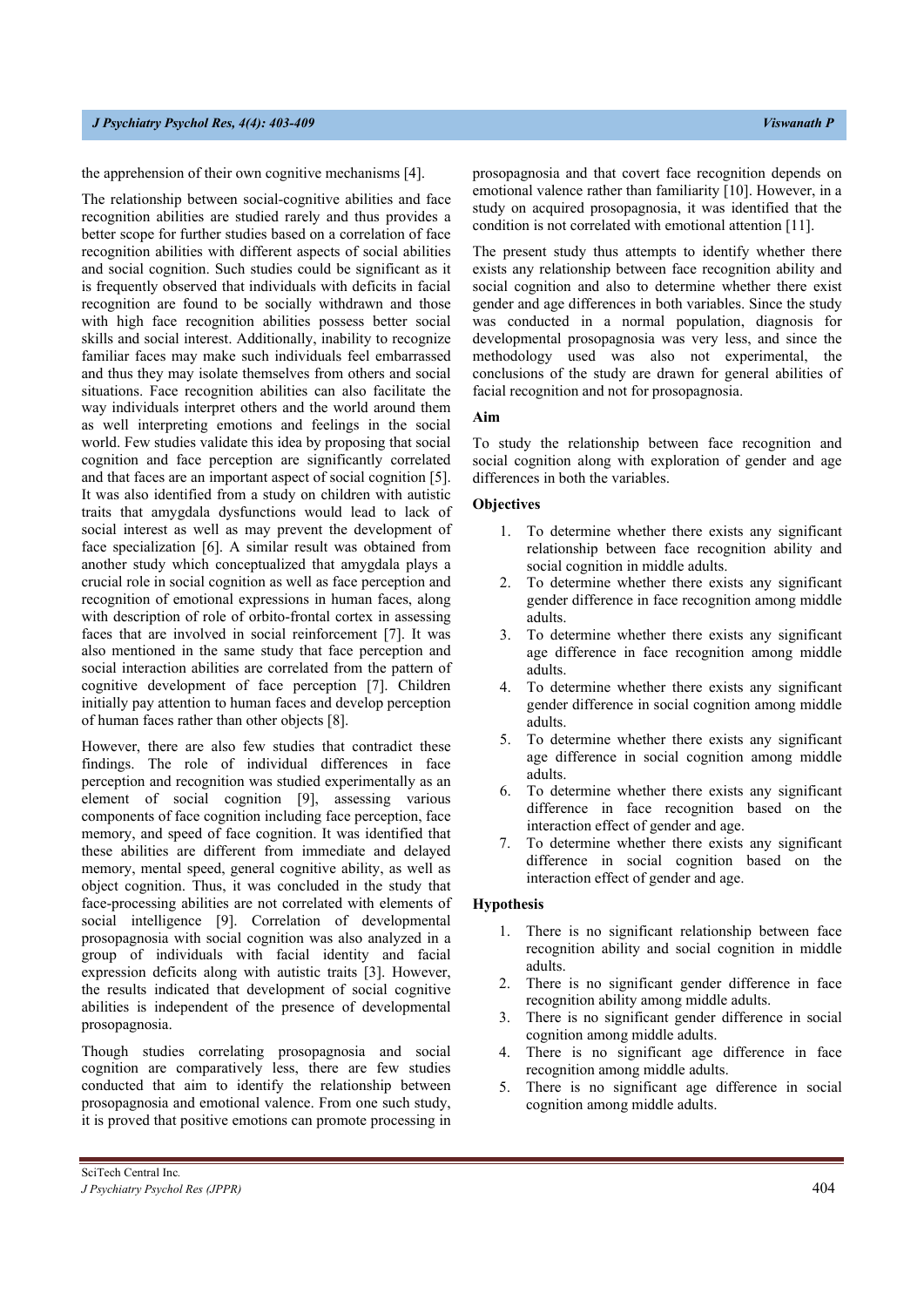- 6. There is no significant difference in face recognition based on the interaction effect of gender and age.
- 7. There is no significant difference in social cognition based on the interaction effect of gender and age.

### **METHODS**

# **Sample**

The data was collected from middle aged adults ( $N = 70$ ; Male = 35 and Female = 35), aged between 40 and 60. The sample was selected using purposive sampling from different cities of India. Individuals below and above the selected age range and those who were unable to comprehend English were excluded from the study.

# **TOOLS**

#### **The Socio-Demographic Data Sheet**

The subjects were asked to fill a socio-demographic data sheet that collected details regarding their age, gender, qualifications and other relevant information.

## **The Social Cognition Questionnaire**

The social cognition of the subjects was assessed using the Social Cognition Questionnaire (SCQ) developed by Wells, Stopa, and Clark, in 1993. It consists of 22 items that measures negative self-beliefs, fear of performance failure, and fear of negative evaluation, with respect to strength of belief and frequency of the cognitions. The scale has an internal consistency of 0.72, 0.84, and 0.81, respectively. The test-retest reliability of the scale is satisfactory ( $\alpha = 0.79$ ,  $p \leq 0.01$ ).

### **The Prosopagnosia Index 20 (PI20)**

The Prosopagnosia Index 20 (PI20) was developed and validated in a study by Shah et al. [12] to identify individuals with developmental prosopagnosia (DP). The psychometric properties of PI20 scale was obtained from the study of development and validation of PI20 conducted by Shah et al. [12]. Results were obtained through four validation studies to test the construct validity of the scale as well as its correlation with other formal tests of face recognition. The internal consistency of the scale was established to be significant (Cronbach's  $\alpha$ =0.96). Further, significant correlation was obtained with the formal tests including the Famous Faces Recognition Test (FFRT), the Cambridge Face Memory Test (CFMT), and the Cambridge Car Memory Test (CCMT) along with age matched controls, thereby proving that the PI20 is a valid tool to identify prosopagnosia. Correlation with the ability to recognize famous faces (r=0.81) was significant across age, gender, and location. Correlation with recognition of unfamiliar faces (r=-0.68) was found to be significant only with age and not gender. However, in the validation study 5, it was identified that the PI20 cannot be used as a tool to measure general factors and the conclusion drawn from the study was that PI20 is a valid tool for measuring face recognition ability and not broad factors like general memory ability [12]. Another study conducted by Ventura, Livingston and Shah [13] also verified that the PI20 is moderately to highly correlated with other behavioral measures of face recognition ( $\sim$ r=0.40) and correlated with FFRT (r=-0.39) and CFMT (r=-0.43) along with a correlation with respect to age and gender  $(r=0.39$  for FFRT and  $r=0.43$  for CFMT) [14].

#### **PROCEDURE**

The data was collected from individuals using hard copy of the inventories as well as by using Google forms. The collected data were coded using an Excel spreadsheet and were uploaded to spss for further analysis. All data that were incomplete and not meeting inclusion criteria were omitted. The data was analyzed using Pearson product moment correlation and two-way MANOVA using SPSS version 21.

## **RESULTS**

**Table 1** shows the descriptive statistics obtained for face recognition and social cognition. For this research sample (N=70), the mean score and standard deviation of face recognition and social cognition are 47.69±8.466 and 43.40±14.189 respectively. Skewness and kurtosis for face recognition are -.422 and .646 respectively for face recognition and .919 and .953 respectively for social cognition. Thus the distribution of data is normal for both variables.

| Variables   |    | Mean  | <b>SD</b> | <b>Skewness statistic</b> | Kurtosis statistic |
|-------------|----|-------|-----------|---------------------------|--------------------|
| Face        | 70 | 47.69 | 8.466     | $-.422$                   | .646               |
| recognition |    |       |           |                           |                    |
| Social      | 70 | 43.4  | 14.189    | .919                      | .953               |
| cognition   |    |       |           |                           |                    |

**Table 1.** Descriptive statistics for face recognition and social cognition.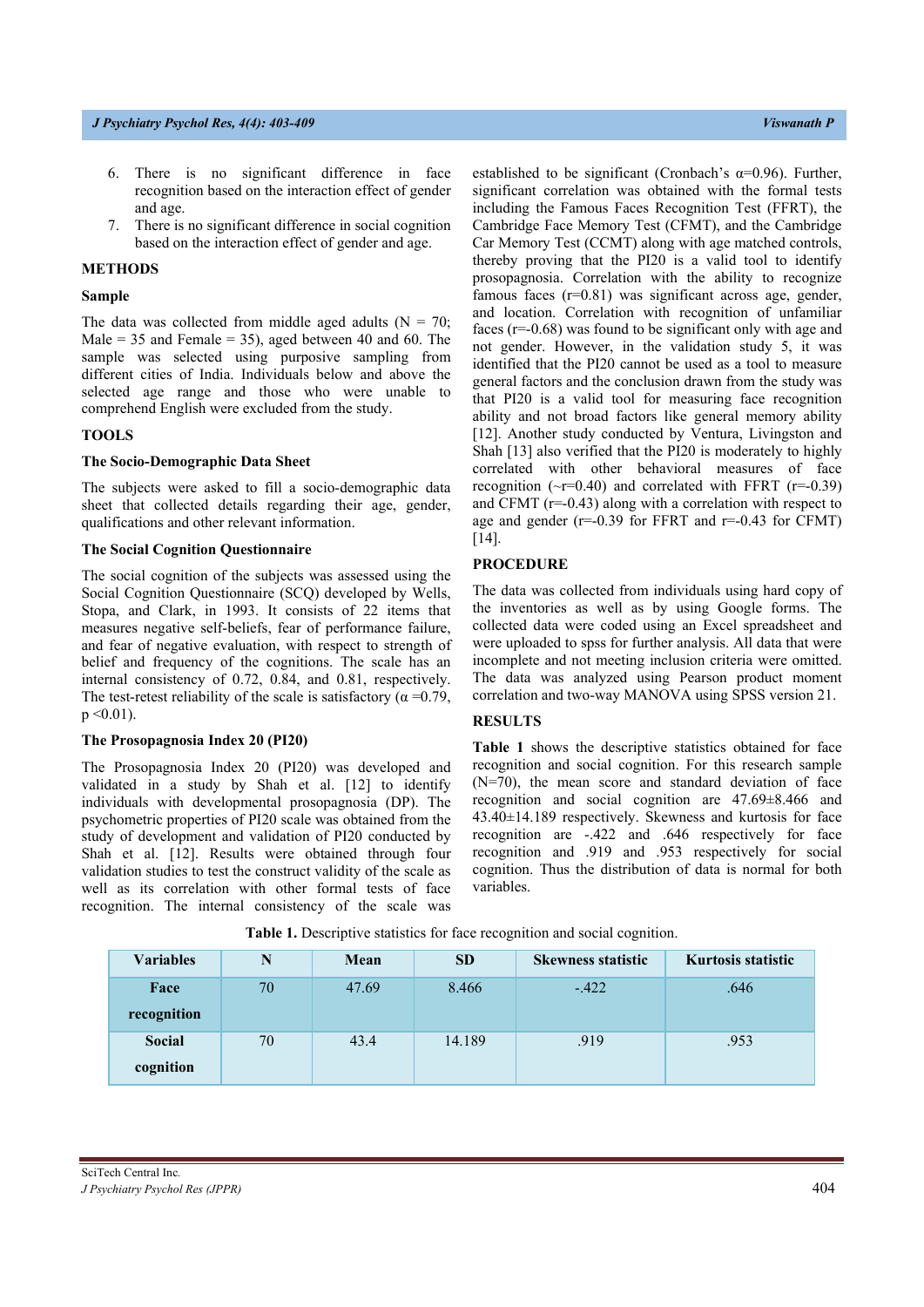#### *J Psychiatry Psychol Res, 4(2): 402-408 Viswanath P*

**Table 2** shows the correlation coefficient of face recognition ability and social cognition in middle adults. There is moderate positive correlation between face recognition ability and social cognition in middle adults ( $r = 0.527$ ) and it is significant at 0.01 level. Thus, the null hypothesis 1 is partially rejected indicating that there is a moderately significant positive relationship between face recognition ability and social cognition in middle aged adults.

| Table 2. Correlation between face recognition and social cognition in middle adults. |  |  |  |
|--------------------------------------------------------------------------------------|--|--|--|
|--------------------------------------------------------------------------------------|--|--|--|

| <b>Predictor Variables</b> |    | <b>Pearson correlation(r)</b> | Sig (2-tailed) |  |
|----------------------------|----|-------------------------------|----------------|--|
| <b>Face Recognition</b>    | 70 | $.527**$                      | .000           |  |

*\*\*Correlation is significant at the 0.01 level (2-tailed)*

**Table 3** shows the Box's M Test of equality of co-variance matrices which signifies that assumption of equality of covariance matrices is non-significant (Box's M=12.520, F=1.211, df=9, 823.098, p=0.285 which is  $>0.05$ ).

| Box's test of equality of covariance matrices |         |
|-----------------------------------------------|---------|
| Box's M                                       | 12.520  |
| F                                             | 1.211   |
| df1                                           | Q       |
| df2                                           | 823.098 |
| Sig                                           | .285    |

**Table 3.** Box's test of equality of covariance matrices of multivariate analysis.

The Multivariate test table results **(Table 4)** shows that both Gender (Wilks' Lambda Value=0.994, F=0.2, df=2, 65, p=0.819,  $ω^2=0.006$ ) &age (Wilks' Lambda Value=0.913, F=3.084, df=2, 65, p=0.053,  $\omega^2$ =0.087) has no significant influence on dependent variables individually. Similarly, there is no significant influence on the dependent variables through interaction effect of gender\*age (Wilks' Lambda Value=0.968, F=1.090, df =2, 65, p=0.342,  $\omega^2$ =0.032).

| Table 4. Summary of Multivariate Analysis of Variance (MANOVA). |  |
|-----------------------------------------------------------------|--|
|-----------------------------------------------------------------|--|

| Variable      | Wilk's<br>Lambda |                 | df<br>Hypo. df | <b>Error</b> | Sig. | $\mathbf{D}^2$ |
|---------------|------------------|-----------------|----------------|--------------|------|----------------|
| <b>Gender</b> | .994             | $\overline{.2}$ |                | 65           | .819 | .006           |
| Age           | .913             | 3.084           | ↑              | 65           | .053 | .087           |
| Gender*Age    | .968             | 1.09            |                | 65           | .342 | .032           |

The Levene's test of Equality of Error Variance of the dependent variables are homogeneous (Face recognition: p=0.077 & social cognition: p=0.647) **(Table 5)**.

#### **The test between-subject effects result describes**

**H02: There is no significant gender difference in face recognition among middle adults.** 

Gender Vs Face recognition: - F=0.067, df=1,  $\omega^2$ =0.001, p=0.797

The result indicates that  $p > 0.05$ , hence the null hypothesis is accepted and there is no significant difference in face recognition among male and female middle adults.

## **H03: There is no significant gender difference in social cognition among middle adults.**

Gender Vs social cognition: - F=0.407, df=1,  $\omega^2$ =0.006, p=0.526

The result indicates that  $p > 0.05$ , hence the null hypothesis is accepted and there is no significant difference in social cognition among male and female middle adults.

**H04: There is no significant age difference in face recognition among middle adults.** 

Age Vs face recognition: - F=6.113, df=1,  $\omega^2$ =0.085, p=0.016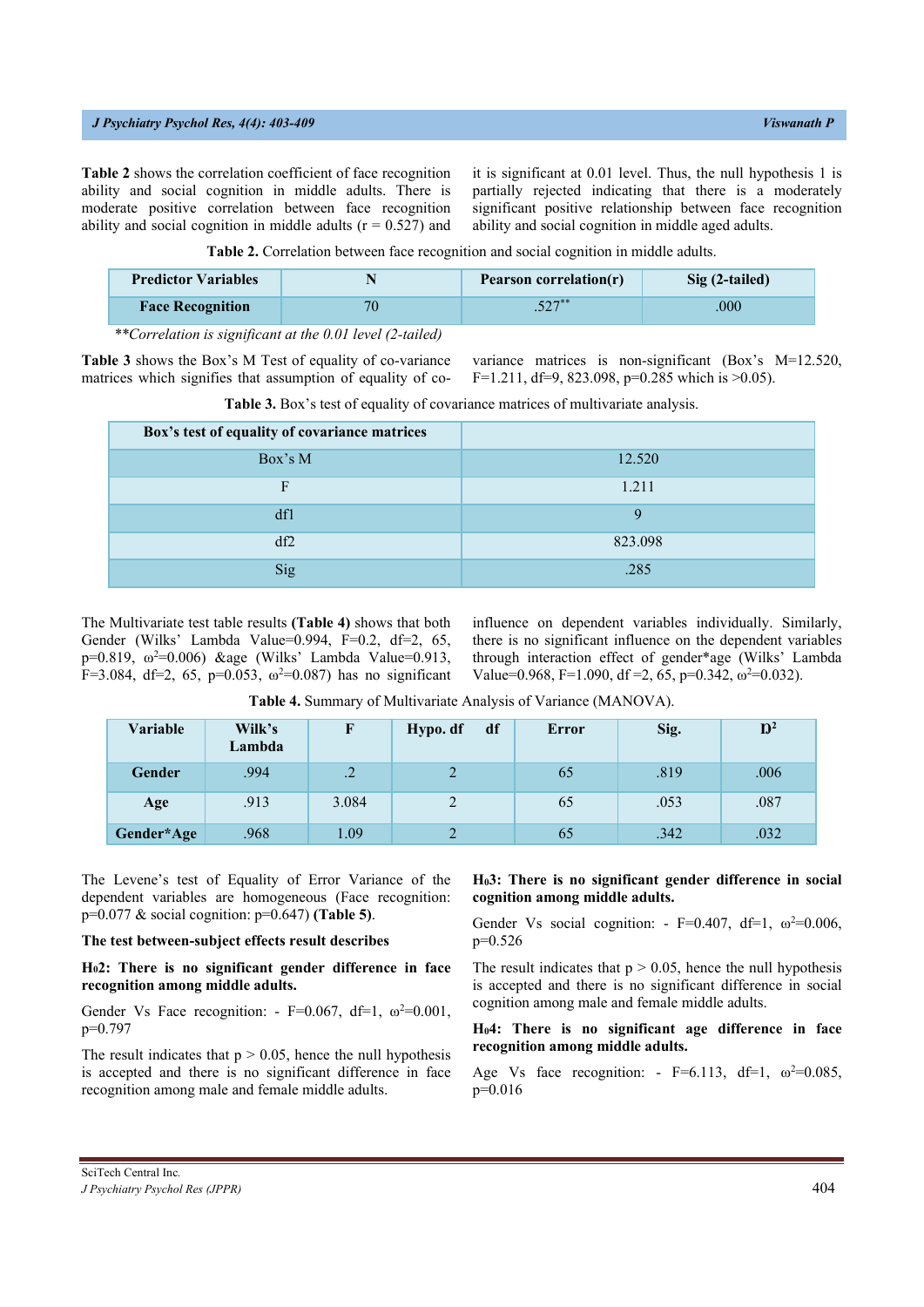| <b>Source</b> | $\overline{\mathbf{D}}\mathbf{V}$ | <b>SS</b> | df | F     | $\boldsymbol{p}$ | $\eta^2$ |
|---------------|-----------------------------------|-----------|----|-------|------------------|----------|
| <b>Gender</b> | Face recognition                  | 4.527     |    | 0.067 | 0.797            | 0.001    |
|               | Social cognition                  | 78.294    |    | 0.407 | 0.526            | 0.006    |
| Age           | Face recognition                  | 414.21    |    | 6.11  | 0.016            | 0.085    |
|               | Social cognition                  | 78.294    |    | 0.407 | 0.526            | 0.006    |
| Gender*Age    | Face recognition                  | 0.963     |    | 0.014 | 0.905            | 0.000    |
|               | Social cognition                  | 330.335   |    | 1.717 | 0.195            | 0.025    |

**Table 5.** Tests of between-subject's effects of (MANOVA) for the independent and dependent variables.

The result indicates that  $p > 0.05$ , hence the null hypothesis is accepted and there is no significant age difference in face recognition among middle adults.

## **H05: There is no significant age difference in social cognition among middle adults.**

Age Vs social cognition: F=0.407, df=1,  $\omega^2$ =0.006, p=0.526 The result indicates that  $p > 0.05$ , hence the null hypothesis is accepted and there is no significant age difference in social cognition among middle adults.

**H06: There is no significant difference in facial recognition based on the interaction effect of gender and age.** 

Gender\*Age Vs Face recognition: - F=0.014, df=1,  $ω<sup>2</sup>=0.000, p=0.905$ 

The result indicates that  $p > 0.05$ , hence there is no significant difference in face recognition based on the interaction effect of Gender\*Age.

## **H07: There is no significant difference in social cognition based on the interaction effect of gender and age.**

Gender\*Age Vs Social cognition: - F=1.717, df=1,  $ω<sup>2</sup>=0.025, p=0.195$ 

The result indicates that  $p > 0.05$ , hence there is no significant difference in social cognition based on the interaction effect of Gender\*Age.

**Table 6** shows the estimated marginal means of face recognition and social cognition for both males and females which are 45.431 and 46.115 respectively for face recognition and 41.5 and 44.346 respectively for social cognition.

| <b>DV</b>                       | Gender | Mean   | <b>Std Error</b> |
|---------------------------------|--------|--------|------------------|
| <b>Face recognition</b>         | Male   | 45.431 | 2.195            |
|                                 | Female | 46.115 | 1.48             |
| <b>Social cognition</b><br>Male |        | 41.5   | 3.699            |
| Female                          |        | 44.346 | 2.495            |

**Table 6.** Estimated marginal means for the dependent variables based on gender.

**Table 7** shows the estimated marginal means of face recognition and social cognition for middle adults aged between 40 to 50 and 50 to 60 which are 42.5 and 49.046

respectively for face recognition and 41.5 and 44.346 for social cognition.

**Table 7.** Estimated marginal means for the dependent variables based on age.

| $\mathbf{D}\mathbf{V}$  | Age       | Mean   | <b>Std Error</b> |
|-------------------------|-----------|--------|------------------|
| <b>Face recognition</b> | $40 - 50$ |        | 2.403            |
|                         | 50-60     | 49.046 | 1.112            |
| Social cognition        | $40 - 50$ | 41.5   | 4.05             |
|                         | 50-60     | 44.346 | 1.873            |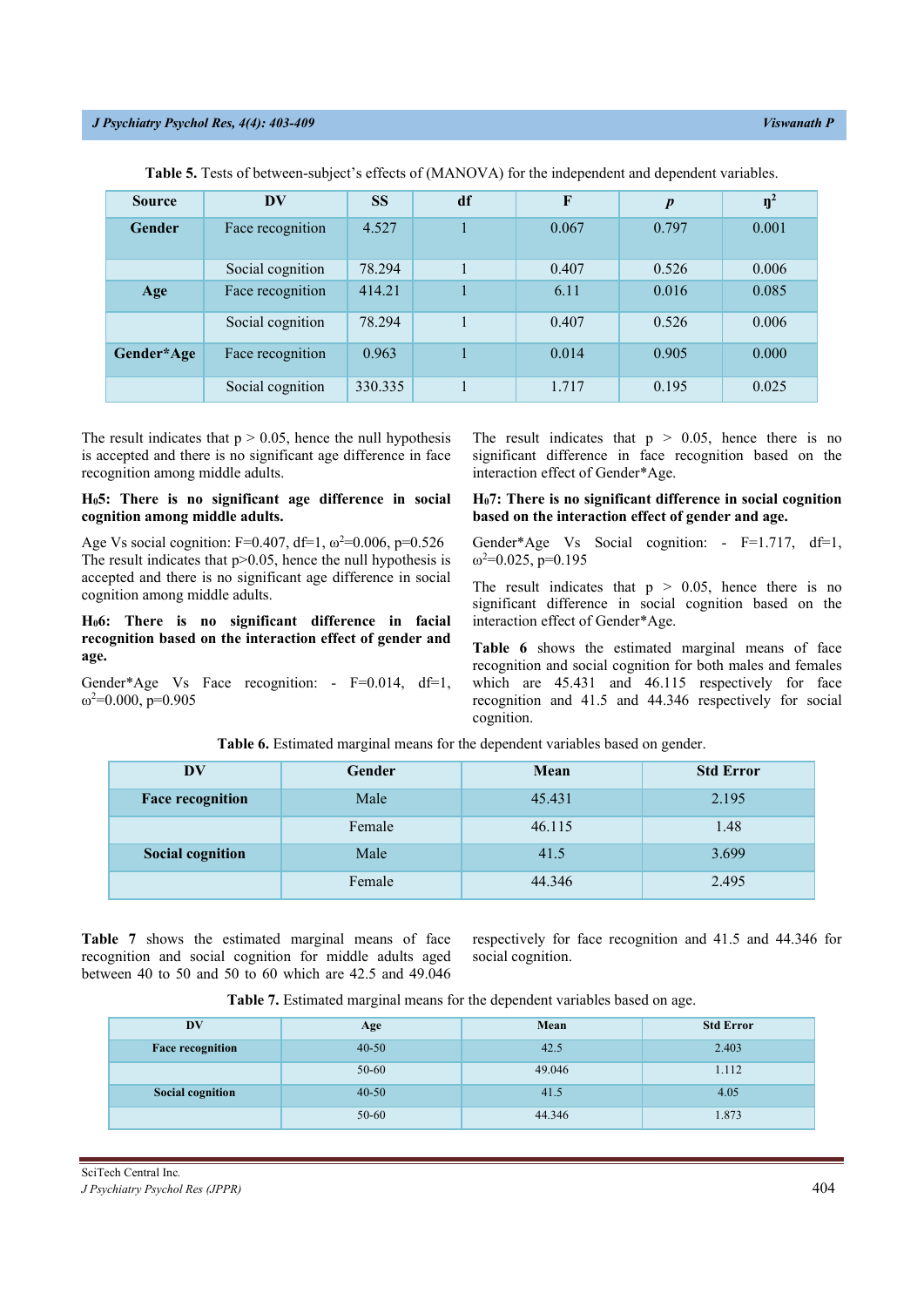**Table 8** shows the estimated marginal means for both face recognition and social cognition based on the interaction effect of gender and age. The results indicate that the mean scores of face recognition are 42 and 48.862 respectively for males aged between 40 to 50 and 50 to 60. The mean scores for face recognition in females aged between 40 to 50 and 50

to 60 are 43 and 49.231 respectively. The results further indicate that the mean scores for social cognition in males aged between 40 to 50 and 50 to 60 are 43 and 40 respectively and for females aged between 40 to 50 and 50 to 60 are 40 and 48.692 respectively **(Figures 1 and 2)**.

| <b>DV</b>               | <b>Gender</b> | Age       | Mean   | <b>Std Error</b> |
|-------------------------|---------------|-----------|--------|------------------|
| <b>Face recognition</b> | Male          | $40 - 50$ | 42     | 4.116            |
|                         |               | $50 - 60$ | 48.692 | 1.529            |
|                         | Female        | $40 - 50$ | 43     | 2.482            |
|                         |               | $50 - 60$ | 49.231 | 1.614            |
| <b>Social cognition</b> | Male          | $40 - 50$ | 43     | 6.936            |
|                         |               | $50 - 60$ | 40     | 2.567            |
|                         | Female        | $40 - 50$ | 40     | 4.182            |
|                         |               | $50 - 60$ | 48.692 | 2.720            |

**Table 8.** Estimated marginal means for the dependent variables based on gender\*age.







**Figure 2.** Profile [lots for estimated marginal means of social cognition**.**

Thus, it could be observed that there exist higher gender differences in social cognition than face recognition while there exists higher age difference in face recognition than social cognition though none of the differences are significant.

## **DISCUSSION**

It could be seen from the obtained results that face recognition ability is moderately correlated with social cognition in middle adults. The finding indicates that face recognition ability of individuals does not affect social cognition too strongly. However, there could be an optimal impact of ability to recognize faces on social cognition which is found to be in favor with few existing studies that identified relationship with face recognition ability and social cognition. Furthermore, the study also indicated that there are no gender and age differences in both face recognition ability and social cognition as well as no significant difference in face recognition and social cognition based on the interaction effect of gender and age. However, the estimated marginal means indicated that though the obtained differences are not significant, there exist higher gender differences in social cognition than face recognition while there exists higher age difference in face recognition than social cognition.

There are only few studies that study about the relationship between face recognition ability and social cognition. Thus, this study would be beneficial as the results obtained could be used as a reference for further research related to the